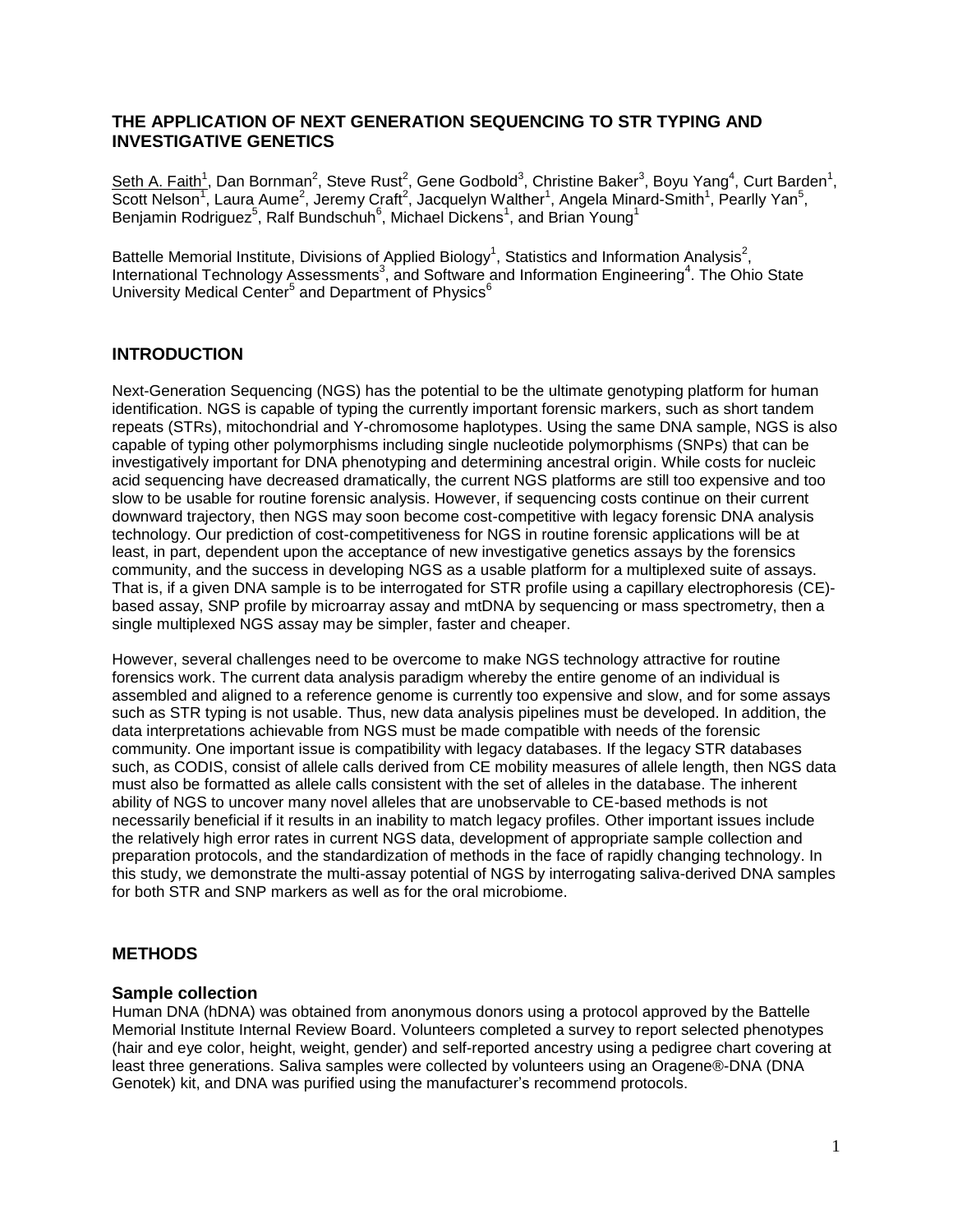## **STR typing by capillary electrophoresis**

Human DNA samples were processed with a Promega PowerPlex®16 kit using an Applied Biosystems 3130 Genetic Analyzer, and output data were analyzed with GeneMapper® 4.0 software. All PQVs were evaluated to identify genotype quality. STR profiles generated by this method were used as truth data for comparison to NGS-based STR typing.

## **STR typing by NGS**

The CODIS core 13 loci were amplified with custom designed primers covering 1600-2000 bp amplicons per locus and Phusion® High Fidelity DNA Pol (NEB). Sequencing libraries were constructed with Illumina DNA TruSeq™ Library kit using index tags. Six multiplexed samples were sequenced in one lane of an Illumina® GAIIx (The Ohio State University) for 150 bp reads (single end). Over five million quality filtered reads were generated for each sample. A custom *in silico* reference sequence was designed for each of the common STR alleles in FASTA format with corresponding annotations in .bed format. Each allele reference contained the full repeat region and 1000 bps of the 5' and 3' flanking sequence. Raw sequence data (.qseq) files were converted to fastq format and then analyzed with reference alignment using Bowtie (Langmeade and Trapnell), SAMtools (Li et. al. 2009), custom software for enumerating sequences, and visualized with IGV (Broad Institute). The Battelle *Galileo* HPC cluster was used to process data.

## **Whole genome sequencing**

Human DNA was prepared with Epicentre® Nextera™ DNA library kit (Illumina) for sequencing on an Illumina® GAIIx (The Ohio State University) for 10 lanes of 150 bp reads (single end). This data set represented > 4 x 10<sup>8</sup> quality filtered reads, corresponding to ~12x coverage for entire genome and >250x coverage on the mitochondrial chromosome. Raw data (.qseq) files were converted to fastq format and then analyzed with reference alignment to the human reference ChGr37/hg19 (UCSC, Lander et. al. 2001) using the Burroughs-Wheeler Aligner, SAMtools (Li et. al. 2008, 2009). SNPs were called using GATK (McKenna et al. 2008) and visualized with IGV (Broad Institute). The Battelle *Galileo* HPC cluster was used to process data.

## **Phenotype and ancestry predictions**

Maximum likelihood estimation model (Frudakis 2008) was implemented using a custom Java 6.0 tool that treated each SNP as an independent measure of probability for the characteristic evaluated. Previously published data for SNP frequencies and correlation to phenotype (Duffy et al. 2007, Kayser et al. 2008) and ancestry (Nassir et al. 2009) were used in the MLE model.

## **Microbiome analysis**

The unmapped reads remaining from human reference alignment (representing 10-20% of the total reads produced) were analyzed using the BLAST and bacteria database at NCBI. Genetic matches were recorded and unique organisms were identified.

## **RESULTS**

## **STR typing by reference alignment**

The NGS protocol resulted in coverage depths ranging from 700 to 20,000 for the STR loci. By aligning these reads to the in-silico reference "genome" consisting of the common alleles for each locus, the method employed was able to correctly call 12 of the 13 CODIS core STR loci for two individual samples, as determined by comparison to capillary electrophoresis (CE) methods (Table 1). However, one complex locus, D21S11, showed ambiguous alignment to the reference. In the case of sample VFD10-001, two CE-determined alleles for that individual were detected. However, the amplicons also aligned significantly to a third allele (30.2). For individual VFD10-018 significant alignment occurred only for one of the two CE-determined alleles. For a 1:1 mixture sample of samples VFD10-001 and VFD10-018, the majority of STR alleles were called correctly with a few exceptions (e.g., D21S11, FGA, and vWA) that contained "drop-out", misalignment or additional calls.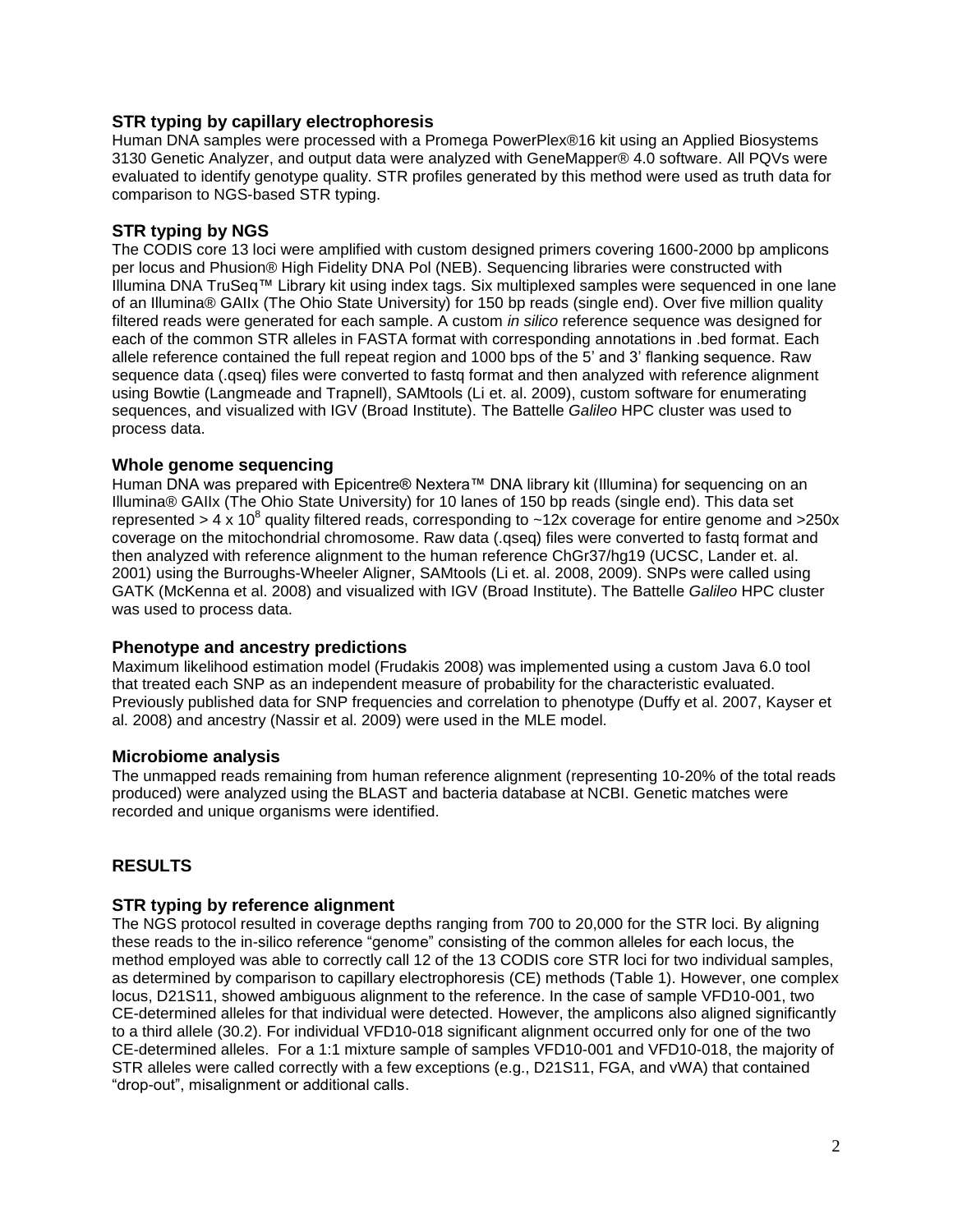|                                  | <b>Sample</b>    |                  |                          |           |                     |                       |  |
|----------------------------------|------------------|------------------|--------------------------|-----------|---------------------|-----------------------|--|
|                                  | <b>VFD10-001</b> |                  | <b>VFD10-018</b>         |           | VFD10-118 (Mixture) |                       |  |
| Loci                             | Powerplex $16^a$ | Illumina®        | Powerplex16 <sup>a</sup> | Illumina® | Powerplex16         | <b>Illumina®</b>      |  |
| <b>CSF1PO</b>                    | 11,12            | 11,12            | 10,12                    | 10,12     | ND                  | 10,11,12              |  |
| D13S317                          | 11,13            | 11,13            | 11,12                    | 11,12     | ND                  | 11,12,13              |  |
| D <sub>16</sub> S <sub>539</sub> | 12,13            | 12,13            | 11,14                    | 11,14     | <b>ND</b>           | 11, 12, 13, 14        |  |
| <b>D18S51</b>                    | 13,17            | 13, 15, 17       | 13,15                    | 13,15     | ND                  | 13, 15, 17            |  |
| <b>D21S11</b>                    | 30,34.2          | 30, 30. 2, 34. 2 | 28,30.2                  | $30.2, -$ | ND                  | 30, 30. 2, 34. 2, 28? |  |
| D3S1358                          | 16,16            | 16,16            | 16,16                    | 16,16     | ND                  | 16                    |  |
| <b>D5S818</b>                    | 11,13            | 11,13            | 11,13                    | 11,13     | ND                  | 11,13                 |  |
| <b>D7S820</b>                    | 10,11            | 10,11            | 11,11                    | 11,11     | ND                  | 10,11                 |  |
| <b>D8S1179</b>                   | 13,13            | 13,13            | 13,15                    | 13,15     | ND                  | 13,15                 |  |
| <b>FGA</b>                       | 22,23            | 22,23            | 22,26                    | 22,26     | ND                  | 21, 22, 23, 26        |  |
| <b>TH01</b>                      | 6,9.3            | 6,9.3            | 6,9                      | 6,9       | ND                  | 6,9,9,3               |  |
| <b>TPOX</b>                      | 8,8              | 8,8              | 8,10                     | 8,10      | ND                  | 8,10                  |  |
| vWA                              | 16,17            | 16,17            | 14,18                    | 14,18     | <b>ND</b>           | 11, 14, 16, 17, 18    |  |

#### **Table 1. Comparison of reference alignment to CE**

Quantifying the number of reads aligning to alleles in the in-silico reference allows one to represent the data in the form of a histogram that is familiar to forensic scientists. The area under the histogram represents depth of coverage and this depth of coverage is amenable to ratio analysis of the sort used when interpreting CE electropherograms. For example, the TPOX locus, sample VFD10-001 presented as homozygous for allele 8, with 1704 total reads, and sample VFD10-018 presented as heterozygous for alleles 8 and 10, with 886 and 758 reads respectively, respectively. The 1:1 mixture sample demonstrated that the ratio of reads mapping to the 10/8 alleles was 0.24 (653/2725 reads), an expected value for the presence of three TPOX 8 alleles and one TPOX 10 allele in a proportionally mixed sample. The quantitation of the mapped reads also showed some stutter as seen with some low amount of -1 repeat alleles. The stutter observed was within the expected range for CE assays, (1-8%), and was higher for alleles D3S317 and D8S1179 (≤15%).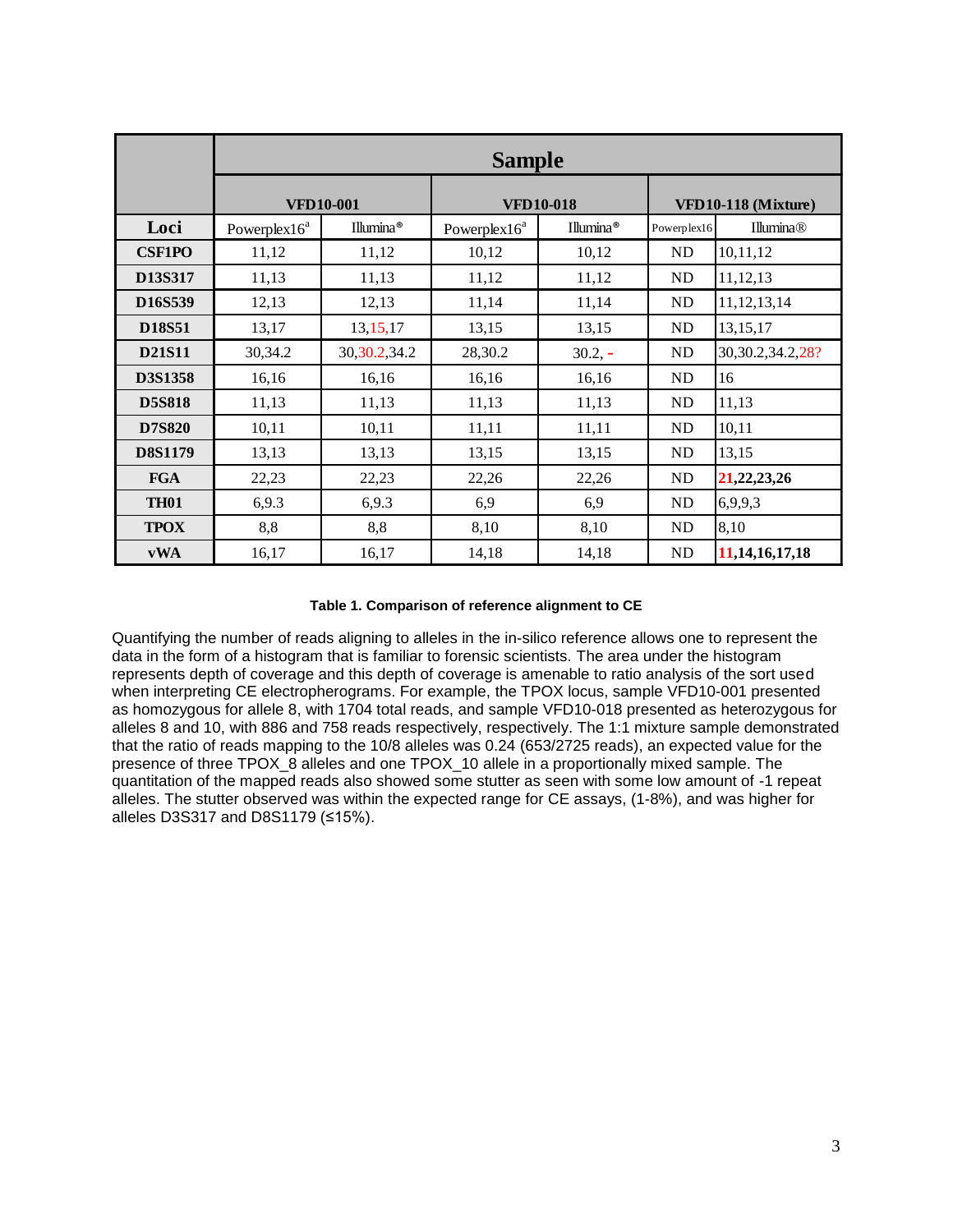

Mixture Ratio 0.24

**Figure 1. Reference alignment results for TPOX locus for two individual samples and a 1:1 mixture**

The sequencing method also allowed for identification of SNPs within STRs. In Figure 2, the locus D3S1358, is shown for two individual samples and a 1:1 mixture. Both individuals presented with homozygous alleles containing 16 repeats both by PowerPlex16 analysis and the NGS reference alignment method. However, three separate alleles were present between the two individuals when SNPs were examined. Sample VFD10-001 had the prototypical 16 repeat allele TCTA[TCTG]<sub>3</sub>[TCTA]<sub>12</sub> and an allele with a transition (G→A) SNP, TCTA[TCTG]<sub>2</sub>[TCTA]<sub>13</sub>. Sample VFD10-018 had the same transition (G→A) SNP allele, TCTA[TCTG]2[TCTA]13, plus a double transition 2(G→A) SNP allele TCTA[TCTG][TCTA]<sub>14</sub>. The power of obtaining sequence information is further demonstrated by analysis of the ratios for the 1:1 mixture sample, which showed appropriate proportions for the three alleles.



**Figure 2. Sequence information and SNP identification for locus D3S1358**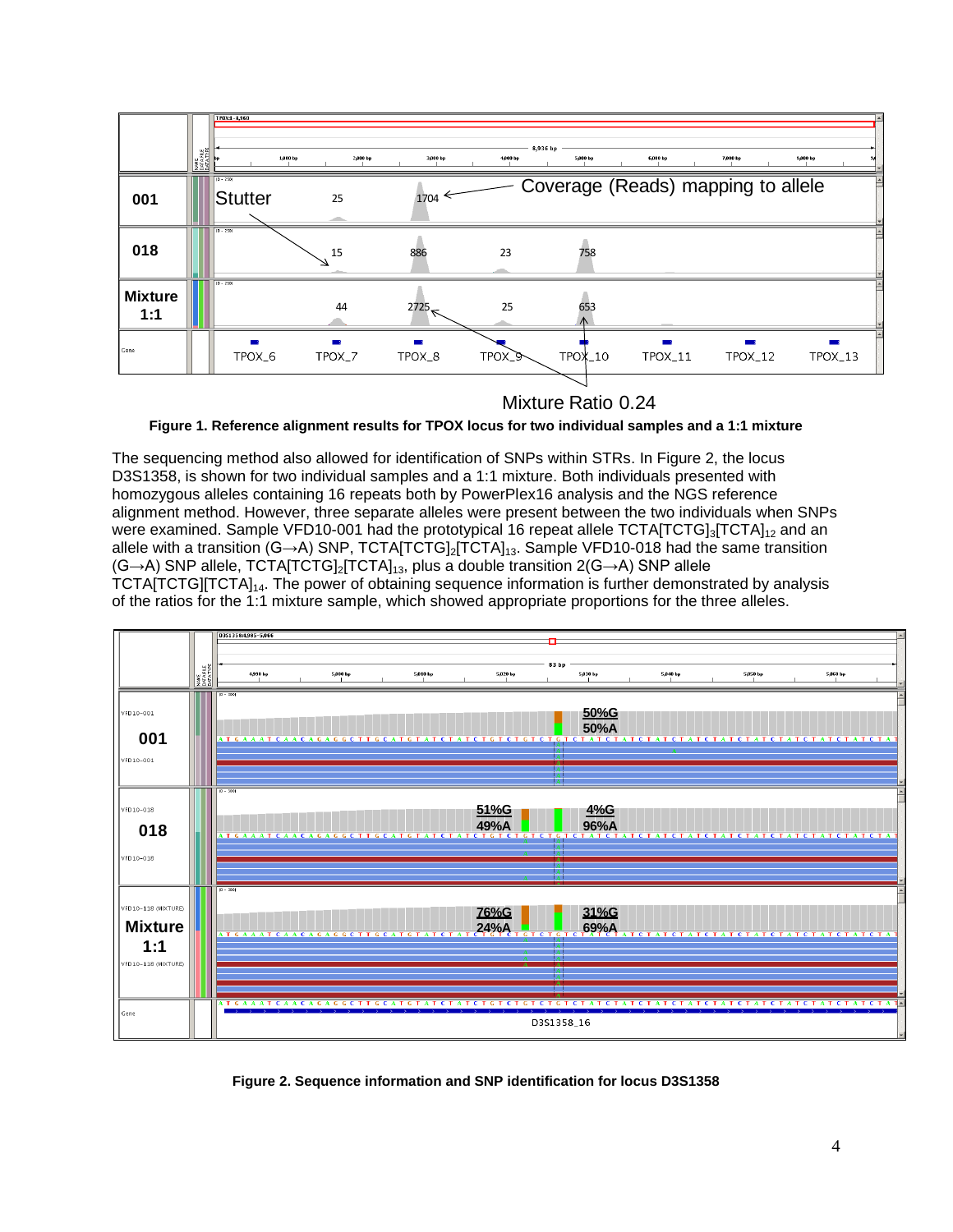Overall, the reference alignment method was effective for calling STR alleles, finding SNPs and sorting out mixed samples from NGS data produced on the Illumina GAIIx. From the samples examined, very few mis-alignments, "drop-outs" or miscalls were observed. Like capillary electrophoresis, some stutter was observed (Figure 1). Upon initial inspection stutter was in range of observed CE assays (1-8%, ≤15% D3 and D8). We note that the PCR and library preparation extension temperatures were performed at 72°C and stutter may be reduced by optimizing PCR conditions.

Future challenges for this approach include: detect and report SNPs by automated processes, eliminate/reduce misalignment, "drop-out" or mis-calling, detect and report off-ladder alleles (indels & rare alleles), call alleles for complex and large STRs (i.e., D21), develop validation methods and PQVs, increase multiplexing potential and decrease turnaround time. From our studies it appears that most of these improvements may be attained through improved bioinformatics and custom pipeline analyses.

# **SNP genotyping for ancestry and phenotype**

For this study, the entire genome of sample VFD10-018 was sequenced, and SNPs were called for the purpose of predicting the individual's ancestry, and physical phenotype. Relying on a panel of previously evaluated ancestry informative markers (AIMs) from Nassir et al. 2009, we employed a maximum likelihood estimation (MLE) model, as described by Frudakis (2008), to evaluate the ancestry of the individual contributing sample VFD10-018. The analysis showed that the individual had the highest association with a group defined as Utah residents with Northern and Western European ancestry, 0.65 probability (Table 2). The individual had self-reported as having German ancestry on both the paternal and maternal lineages for at least three previous generations. Therefore, the prediction matched the selfreported data.

| <b>Group Identity Prediction a</b><br>Sample 018                                                                                                                                                                                                                                                                                                                                                                                                                                             | <b>Self-Reported Ancestry</b>     |
|----------------------------------------------------------------------------------------------------------------------------------------------------------------------------------------------------------------------------------------------------------------------------------------------------------------------------------------------------------------------------------------------------------------------------------------------------------------------------------------------|-----------------------------------|
| Utah residents with Northern and Western European ancestry<br>0.65<br>0.64<br>Tuscan in Italy<br>Gujarati Indians in Houston, Texas<br>0.55<br>0.44<br>Japanese in Tokyo, Japan<br>Mexican ancestry in Los Angeles, California<br>0.43<br>Han Chinese in Beijing, China<br>0.42<br>Maasai in Kinyawa, Kenya<br>0.40<br>Yoruban in Ibadan, Nigeria<br>0.38<br>African ancestry in Southwest USA<br>0.37<br>Chinese in Metropolitan Denver, Colorado<br>0.36<br>Luhya in Webuye, Kenya<br>0.27 | German, at least 3<br>generations |

<sup>a</sup> Diversity Panel data obtained from Nassir R et al., BMC Genetics, 10:39 (2009)

#### **Table 2. Prediction of ancestry from AIM panel**

Phenotypes were evaluated using a similar MLE method and SNPs previously characterized. Table 3 shows the results that demonstrated the prediction of eye color to be brown (95.5% chance), which matched the self-reported data. Hair color was predicted to be dark brown or black, which also matched the self-reported data. In addition, the same sample showed genotype for two SNPs (rs4988235 and rs6113491) that would suggest increased odds of having male-pattern baldness. This fact and the possibility of graying hair must be taken into account when evaluating the hair color predictions made. The survey used for this study did not inquire on baldness or graying.

Skin tone was also examined and the MLE model predicted the individual to have olive/dark (47.40%) to medium (42.1%) skin tone (Table 3). This study did not ask volunteers to report skin tone. Lastly, SNPs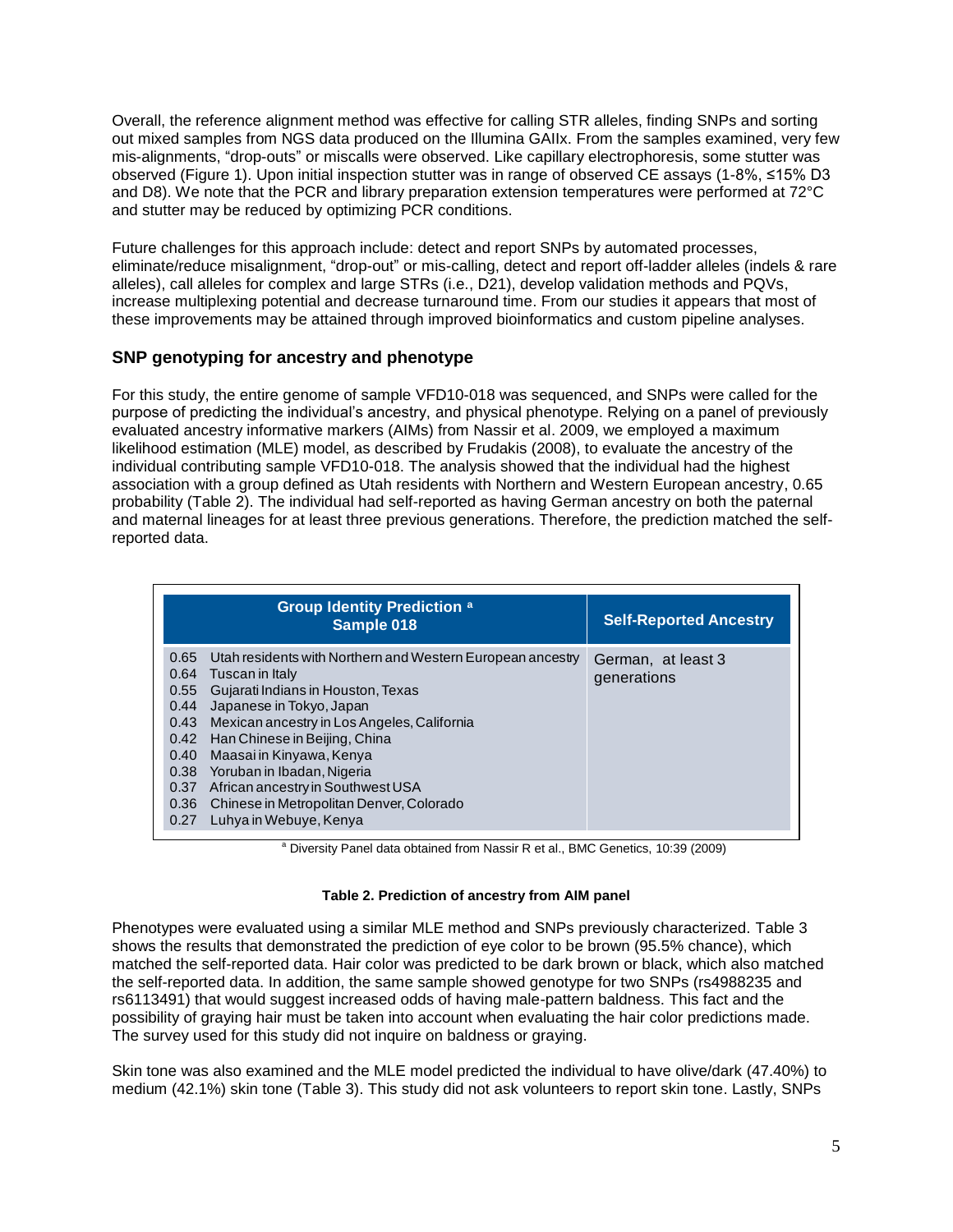rs2153271, rs4778138, and rs1805007 were examined to determine likelihood of freckling. The genotype of the individual suggested only slightly higher odds of freckling skin.

| <b>Phenotype</b><br><b>Examined</b> | <b>Genoset</b><br><b>Examined</b>                                     | <b>Probability</b> %<br>Sample 018                                                                              | <b>Self-Reported</b>      |
|-------------------------------------|-----------------------------------------------------------------------|-----------------------------------------------------------------------------------------------------------------|---------------------------|
| Eye Color <sup>a</sup>              | SNP:<br>rs7495174<br>rs4778138<br>rs4778241<br>rs916977<br>rs12913832 | 95.50<br><b>Brown</b><br>Blue/Gray<br>4.50<br>Green/Hazel 0.00                                                  | <b>Brown</b>              |
| Hair Color <sup>b</sup>             | SNP:<br>rs7495174<br>rs4778138<br>rs4778241                           | <b>Black</b><br>45.50<br>Dark/Brown<br>45.50<br>Light/Brown<br>4.50<br>Fair/Blond<br>4.50<br>Red/Auburn<br>0.00 | <b>Brown</b>              |
| Skin Color <sup>b</sup>             | SNP:<br>rs7495174<br>rs4778138<br>rs4778241                           | Olive/Dark<br>47.40<br>Medium<br>42.10<br>Fair/Pale<br>10.50                                                    | Not reported <sup>c</sup> |

<sup>a</sup> Frequency data obtained from Kayser et .al., The Am J of Human Gen 82, 411-423, (2008).

<sup>b</sup> Frequency data obtained from Duffy et .al., The Am J of Human Gen, 80, 241-253 (2007).

 $\degree$  Skin pigmentation data was not self- reported. .

#### **Table 3. Prediction of phenotype using MLE**

## **Oral Microbiome**

Oral microbiome analysis was also performed with the genetic data from the saliva samples. This analysis revealed a microbiome profile in terms of species level identification and relative abundance of microorganisms (Figure 3). Such a profile may be unique to the individual and thereby useful for investigative genetics purposes.

In addition to possible uniqueness of the microbiome, the microbiome can also reveal investigatively important information about an individual's recent activities. For example, the microbiome of individual VFD10-018 contained genetic signatures of the bacterium *Streptococcus thermophilus*, which is used in industrial processes to make cheeses and yogurt. This is consistent with recent ingestion of cheese or yogurt.

The microbiome can also provide information on an individual's geographic location. For example, the individual contributing sample VFD10-018 contained a GG genotype at SNP rs4988235, resulting in little or no production of the lactase enzyme. Lactose intolerance has been associated with specific ancestries and could serve as an additional clue of the individual's biogeographic origin.

The oral microbiome of the individual contributing sample VFD10-018 also contained genetic signatures of the fungus *Histoplasma capsulatum*. This fungus has a unique geographic restriction, primarily the North American mid-west region with a high concentration in the Mississippi river valley area, the socalled Histoplasmosis belt. Sample VFD10-018 was collected in Columbus, OH, which is within the geographic distribution range of *H. capsultum*.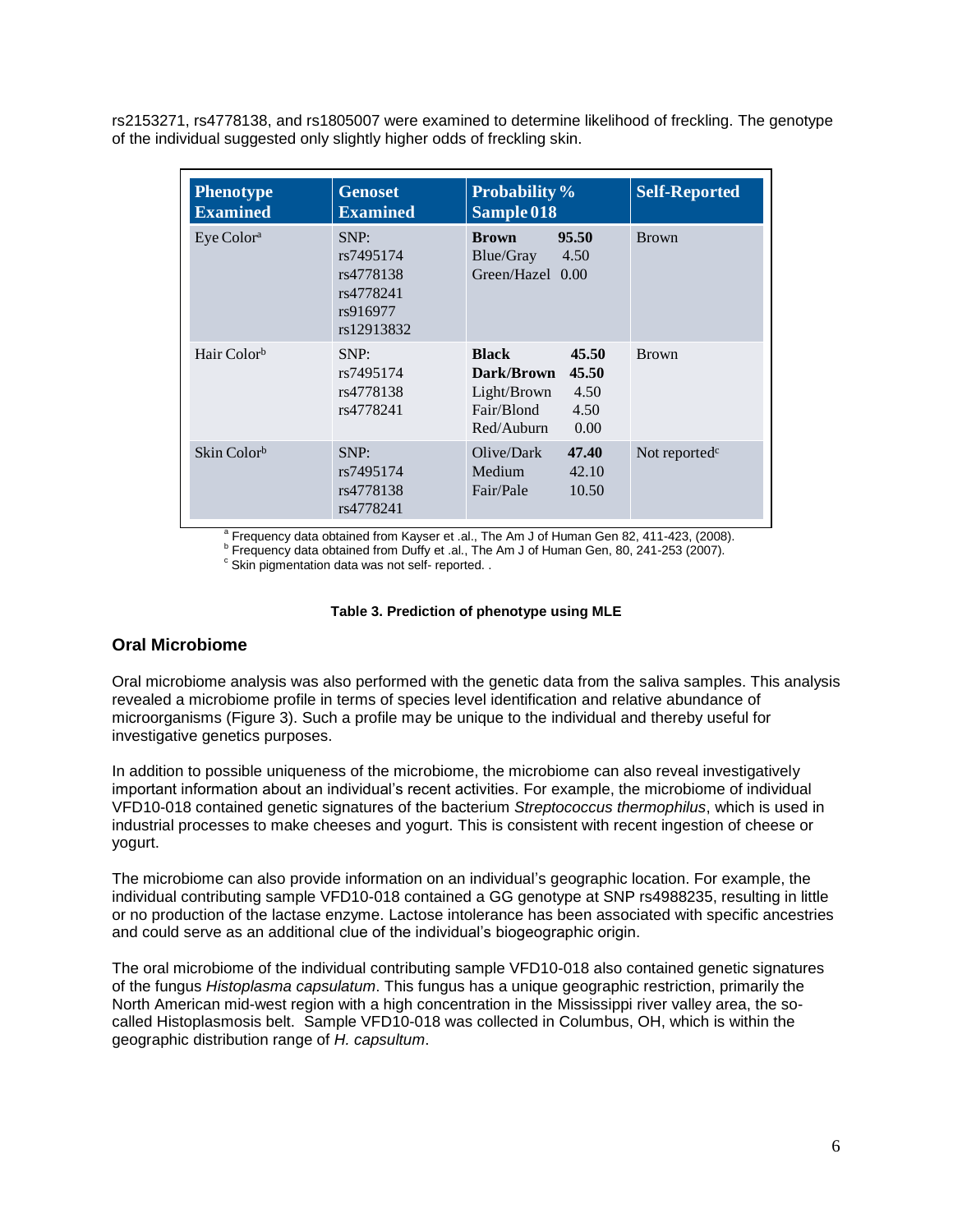

**Figure 3. Diversity and relative abundance of oral microbiome in sample VFD10-018**

In summary, our case study using NGS on a saliva sample yielded forensic data of the individual's STR profile. We also determined gender (Male), mitochondrial haplotype, and Y-CHM haplotype by SNP or STR (data not shown), which is highly valuable for forensics profiling and kinship analysis. In addition, investigative genetics were used on the NGS data to further show that the individual was of European ancestry, had brown/dark eyes and hair, olive to light/medium skin tone, may have had freckles, possibly was balding or bald, may have ingested yogurt/cheese, and may have lived or have traveled in a region where they were exposed to *H. capsulatum* (Midwest, MS river valley area). Together, this set of data demonstrated the potential of NGS to be used as a multipurpose genotyping platform. A vibrant community of developers in NGS technology could expand upon this work to help this technology move into the forensics laboratories for routine use in human genotyping.

## **ACKNOWLEDGEMENTS**

This work was supported by Battelle internal research and development funds project 100000279. Sequencing on the Illumina GAIIx was performed at the sequencing core at The Ohio State University Medical Center.

## **REFERENCES**

Duffy, D. L., G. W. Montgomery, et al. (2007). "A three-single-nucleotide polymorphism haplotype in intron 1 of OCA2 explains most human eye-color variation." Am J Hum Genet **80**(2): 241-52.

Frudakis, T. (2008). Molecular Photofitting: Predicting Ancestry and Phenotype Using DNA, Academic Press.